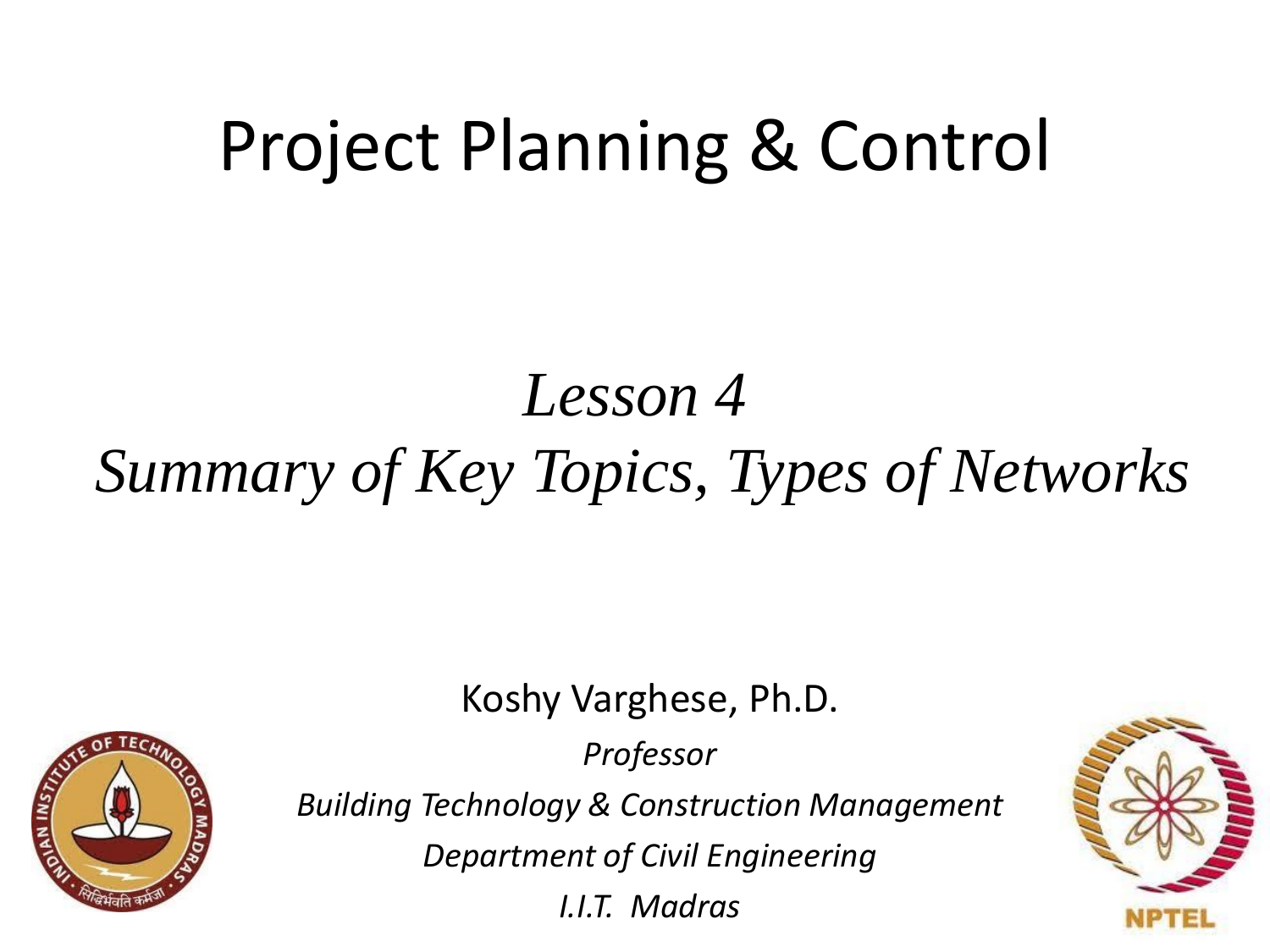# Learning Objectives

- 1. Summary of key topics
- 2. Network representation Types of Networks & Comparison

3. Network Analysis - examples Forward Pass Backward Pass Results in Gantt chart Results for Project Planning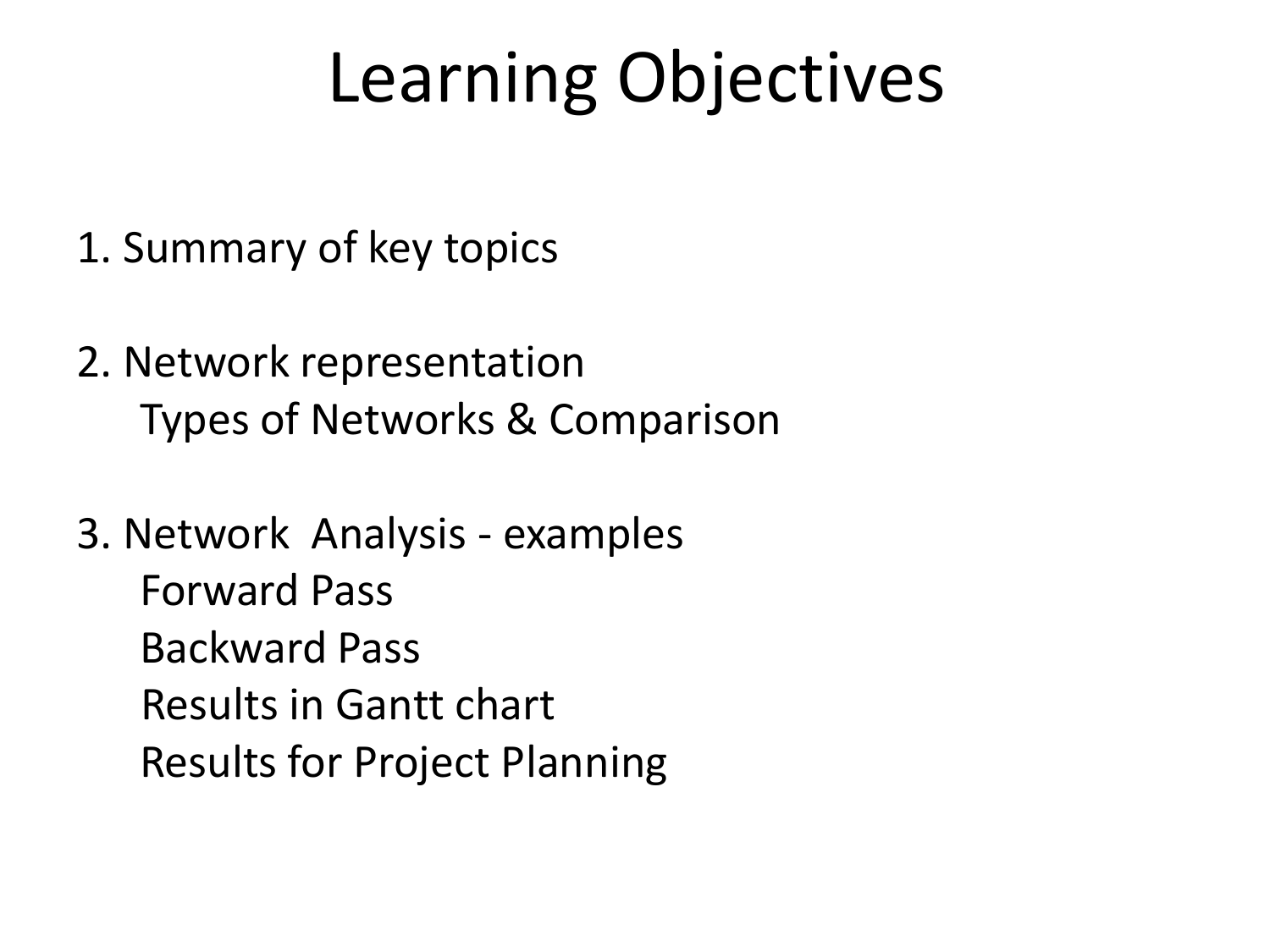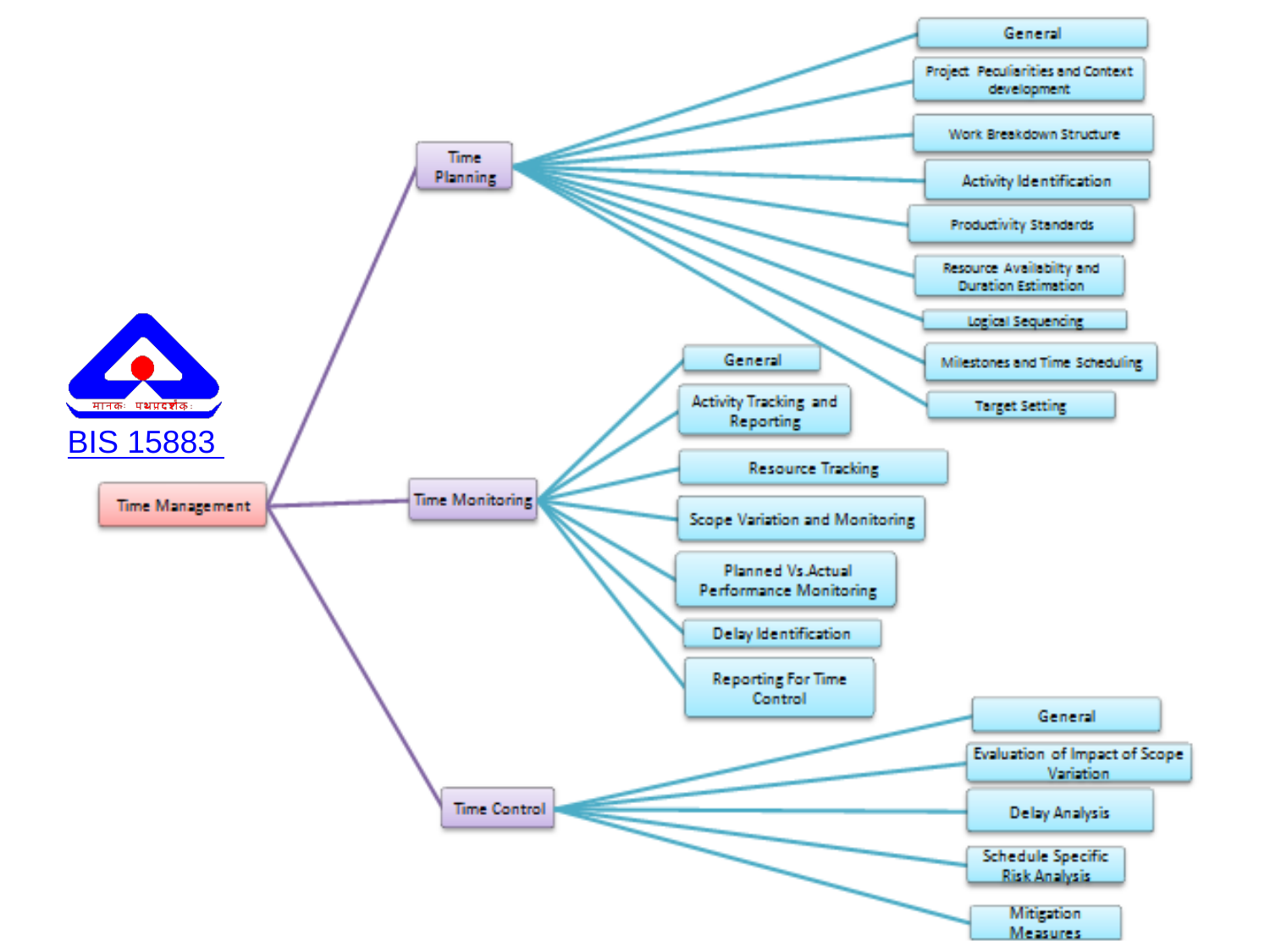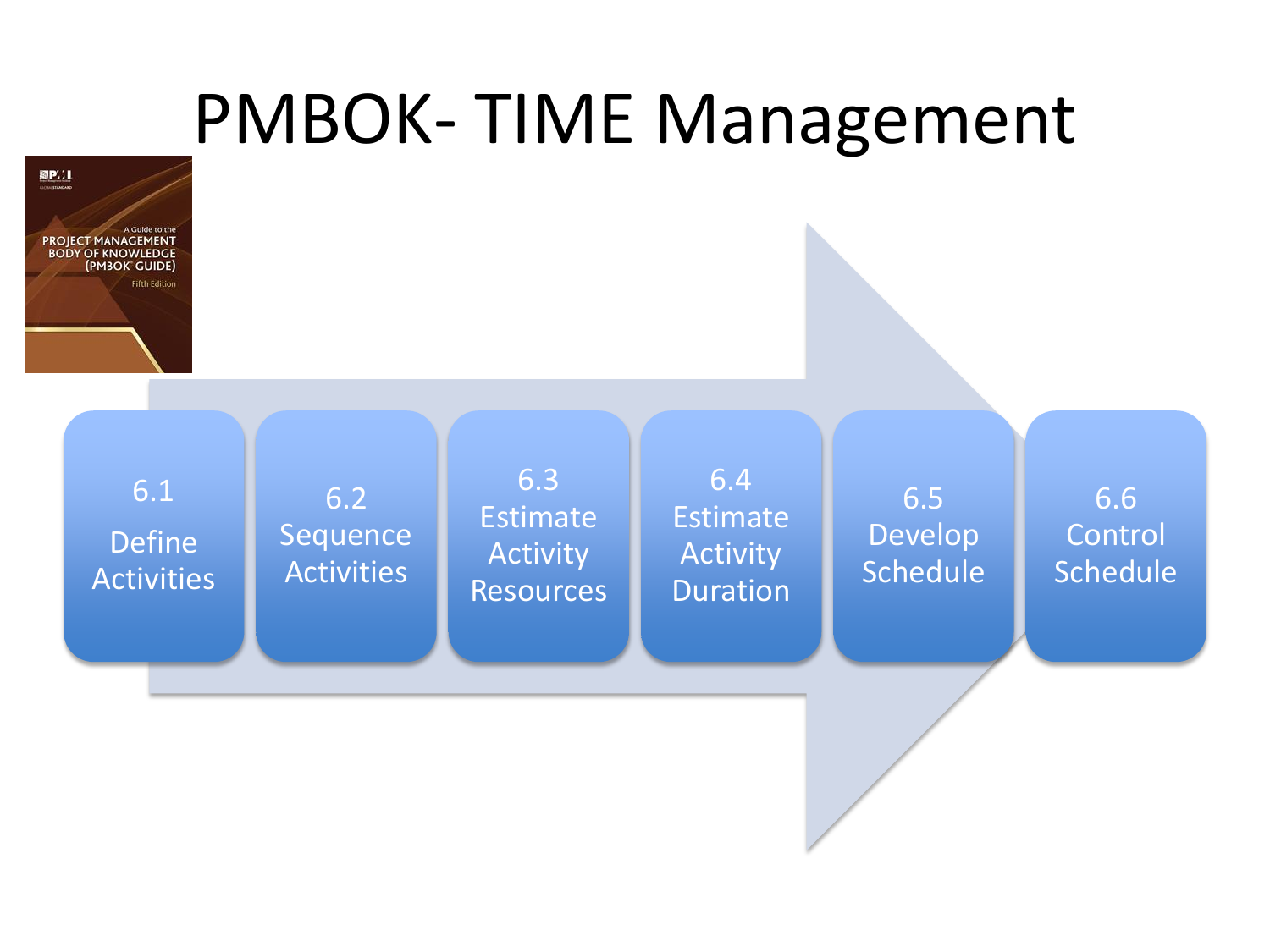## Work Breakdown Structure



*Identify Activities*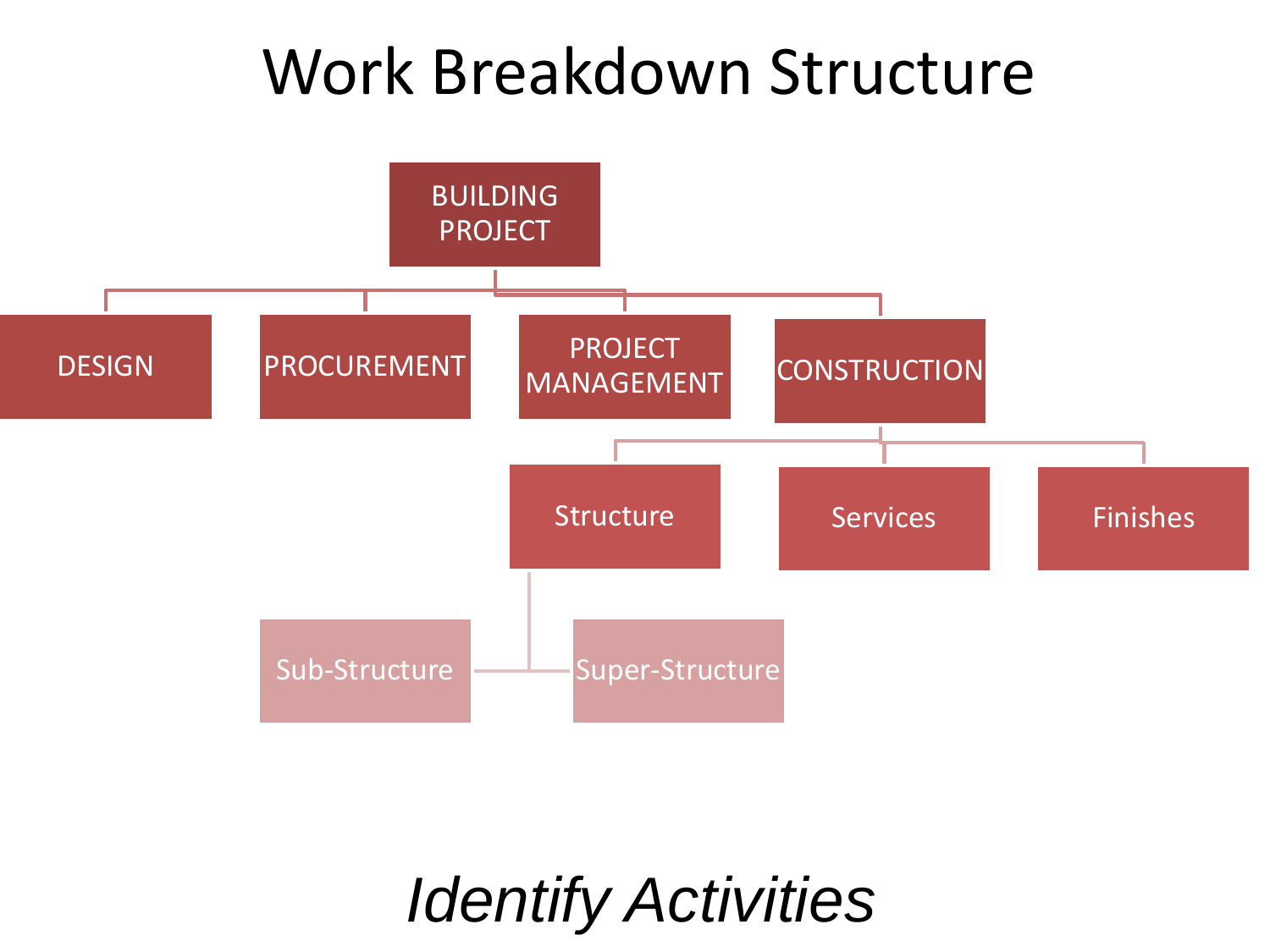# Activity Duration Estimating

#### 6.4.2 Tools & Techniques

- Expert Judgment (Heuristic)
- Analogous Estimating (Data + Heuristic)
- **Parametric estimating**
- Three Point Estimate (Uncertainty)
- Reserve analysis (Buffer)
- 6.4.3 Outputs
	- Activity duration estimates
	- Activity attributes



*Productivity / Resource requirements & Duration*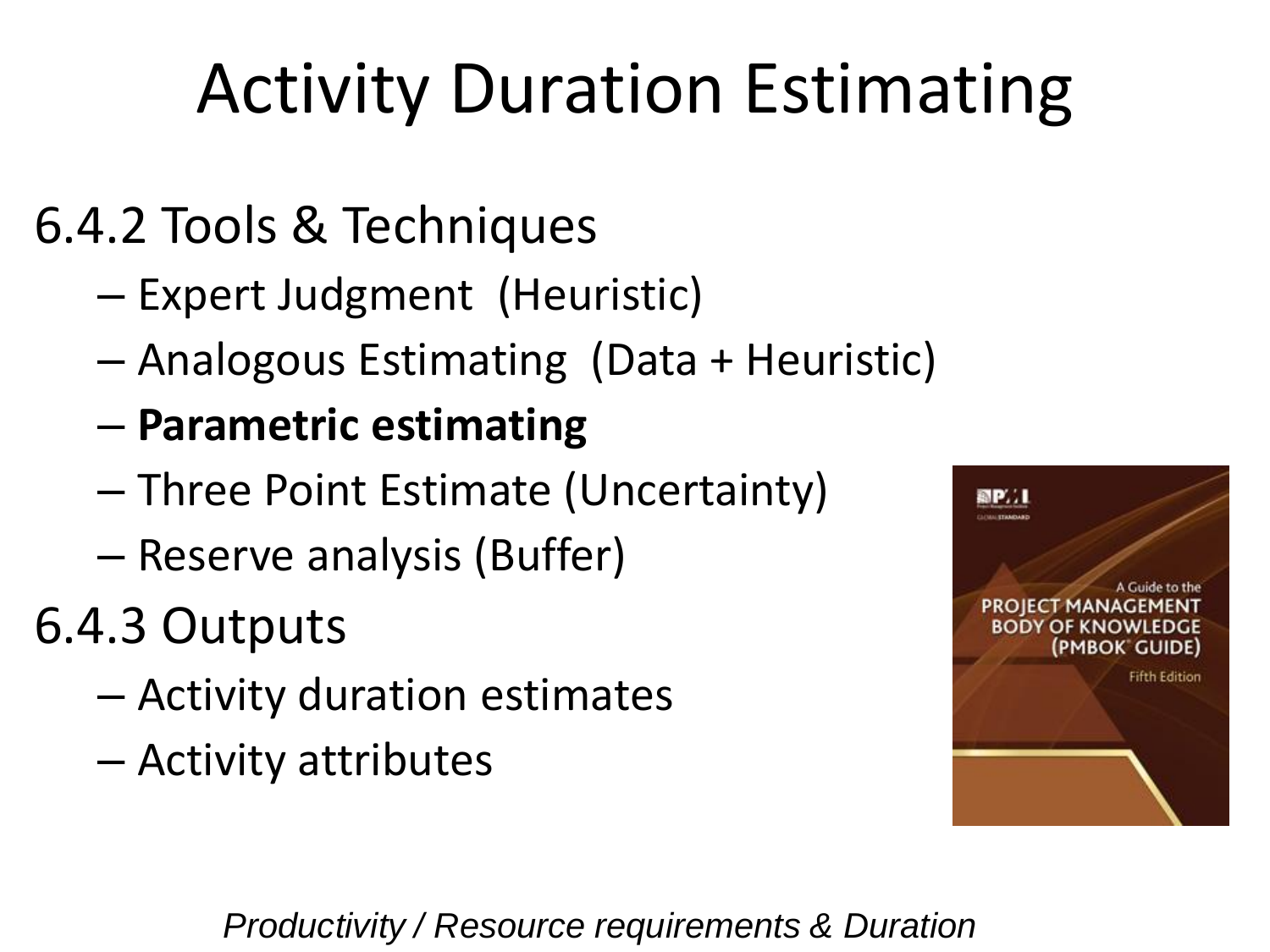## BAR / GANTT Charts

- History
- Variations & Usage
- Advantages & Limitations